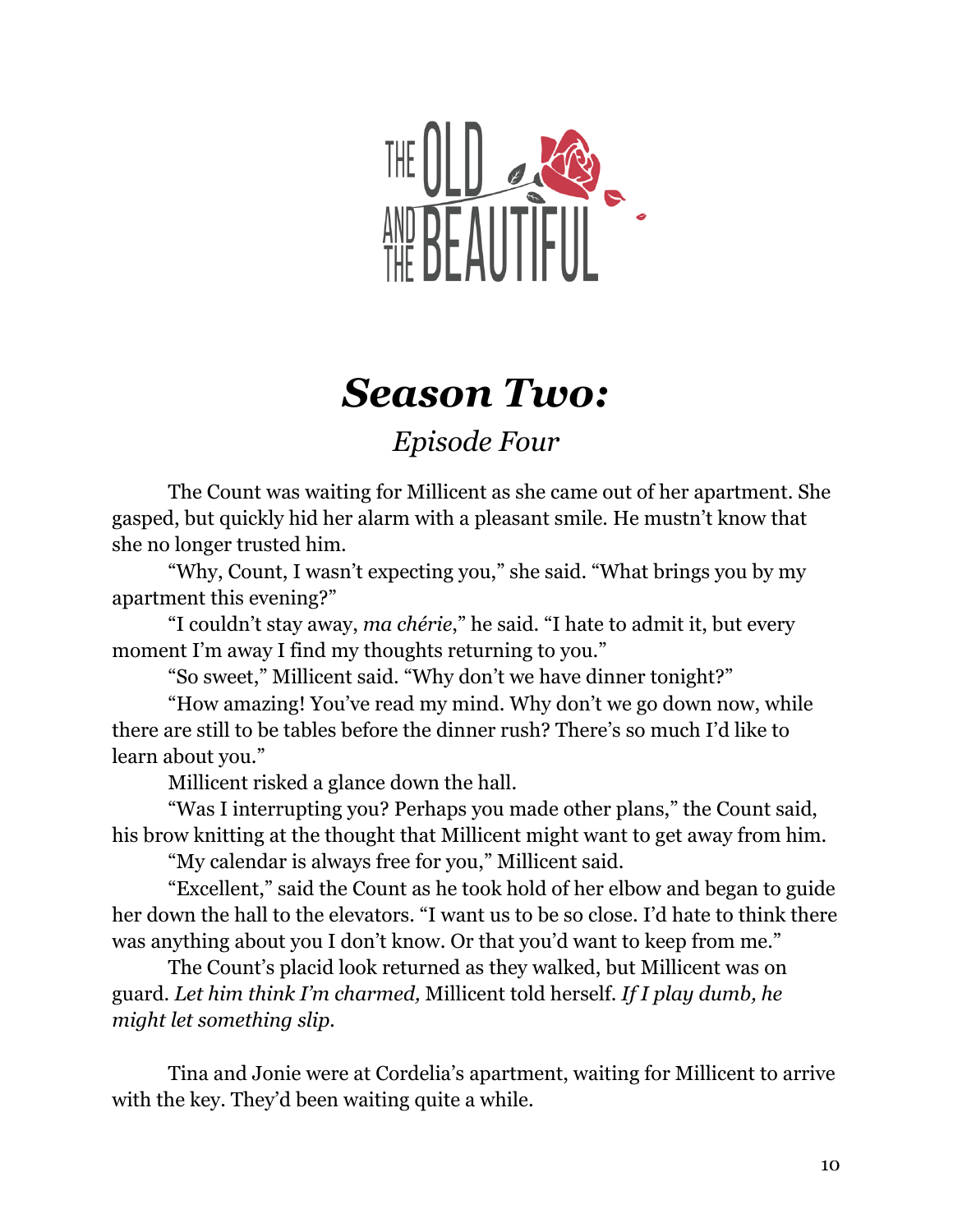"What time is it now?" Jonie asked for the third time.

"5:30. I keep telling you to wear your watch or at least carry your phone, Jonie."

Jonie ignored this. "She should have been here by now. I'm worried."

Tina nodded. "Millicent likes to take her time getting ready, but even she wouldn't need this much time. Let's go see if we can find her."

As they knocked on Millicent's door, her neighbor down the hall approached. Niles Coleman was a slim man with wiry tufts of hair sprouting from his ears. He was dressed in a t-shirt and jeans several sizes too large that were held up by suspenders. Millicent never failed to complain about his appearance.

"If y'all are looking for Millicent, she's down in the dining room. With that Count fella. You know, the *prissy* looking one."

Jonie and Tina looked at each other, mirroring the other's look of bewilderment.

"You must be mistaken; Millicent is meeting us here. It's very important," Jonie said.

"I'm heading down there myself. I'll show you," Niles said. "I saw 'em as I was heading up to get my favorite fork." Niles pulled a slightly rusty looking piece of silverware from his pocket. "This one has just the right amount of weight to it. Plus, you never know where the silverware down there has been."

Tina thought probably the same place the food and plates had come from, but thought better of noting this to Niles. Tina sighed. She had a feeling things were unraveling too fast to be of any good to Cordelia or Mal. And time was running out.

The dining room of Shady Bluff Senior Living was the hub of the community. It was the place where you caught up on gossip (Edith's son was embezzling funds from his accounting firm; the new server's boyfriend dealt drugs) and learned the latest news (schools of fish were washing ashore; no one knew why, the presidential race was heating up).

Millicent was surprised that the Count wanted to come here instead of the independent living's restaurant, The Pale Horse. The sight of the two of them together was sure to get tongues wagging.

After they were seated, Millicent ordered them glasses of wine. The Count drank his down awfully quickly, then smiled, his teeth red and glistening.

Millicent decided to jump right into it. "What do you think of today's hubbub?"

The Count took a sip of water. "What hubbub might that be?"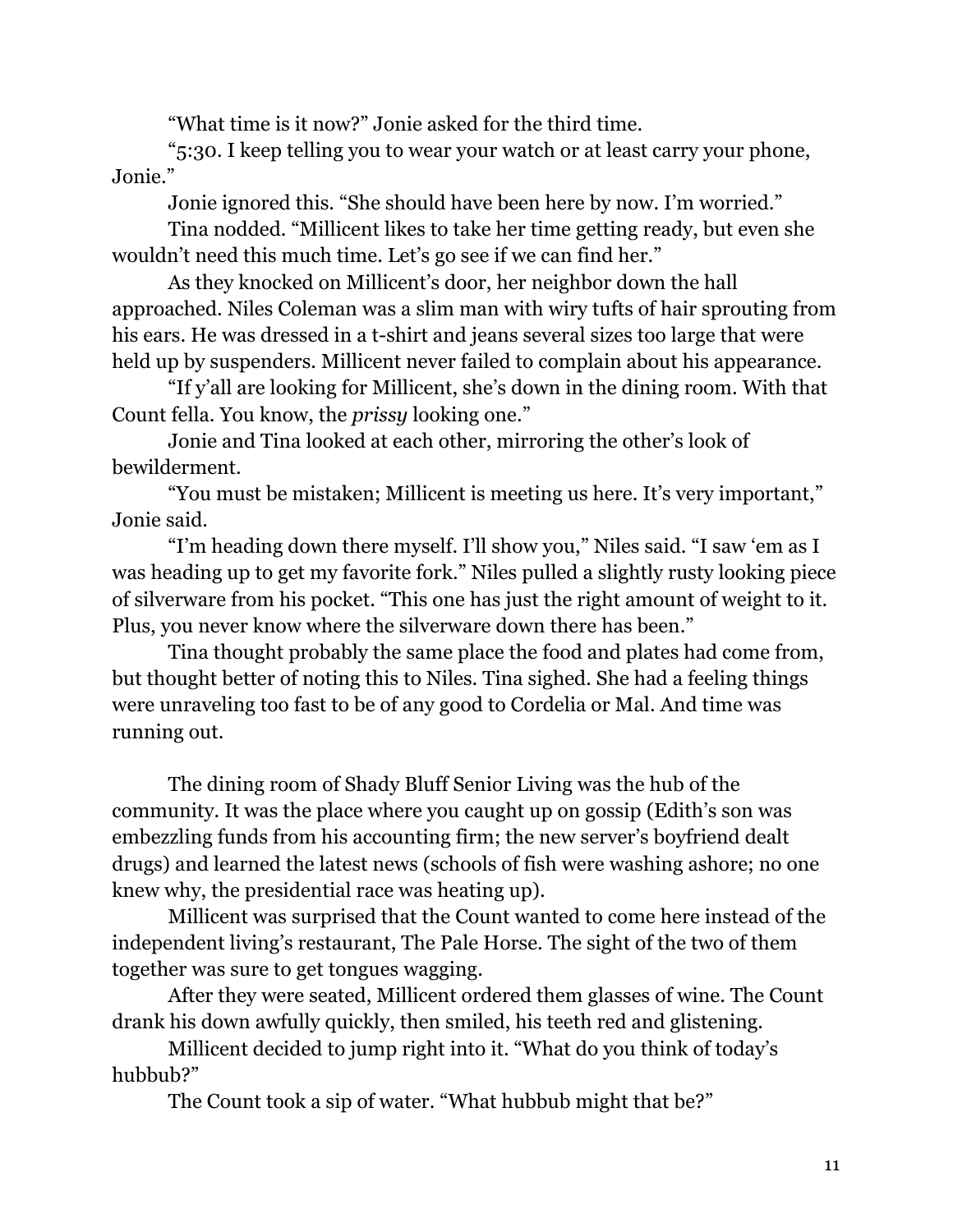"Why, the news that we have a new Executive Director. Regina's replacement has already taken over her office."

The Count seemed unperturbed. "I imagine that sort of thing happens all the time in senior living. What little interactions I had with the director led me to believe she was likely out of her depth."

"Oh, I never got that impression at all, myself. If anything, she seemed to need to control everything a little too much."

The Count raised an eyebrow but shrugged his shoulders. "I should imagine the new administrator will be an improvement, regardless."

"Have you met him, then?" asked Millicent.

"What would give you that impression?" asked the Count, a little too quickly.

"Nothing, really. You just sounded confident."

"I believe that any administrator would be better than Regina Inkler. She's always been slow to put the pieces together."

"That's really not fair, Count," said Millicent. She was getting angry on behalf of Regina, whom she'd never much cared for, but still – the woman was in a coma fighting for her life! "You said yourself you'd not had many interactions with her. It's not right to judge so harshly someone you don't know."

The Count frowned at her. "Are you scolding me?"

For a moment, Millicent was overcome by fear. Across the table from her was a man willing to drug her so that he might search through her belongings looking for her secrets, someone who was watching every single resident of the community. And she was confronting him! But then Millicent told herself that while she might be vain and she might be a little too quick to judge someone based off appearances, she knew right from wrong. And she was no coward.

"Friends don't scold, Count, but friends can, and should, challenge each other if needed. Besides, you don't want to date some timid church mouse, do you?"

The Count took her hand, gave it a gentle kiss. "You are right. I would not be happy unless I was with a woman who both challenged and excited me. I've never met someone like you, Millicent."

Millicent feigned pleasure at his words, noting that the final sentence didn't quite link up with the previous one as it should have.

Suddenly there was a great commotion from the front of the dining room and all heads swiveled toward the noises.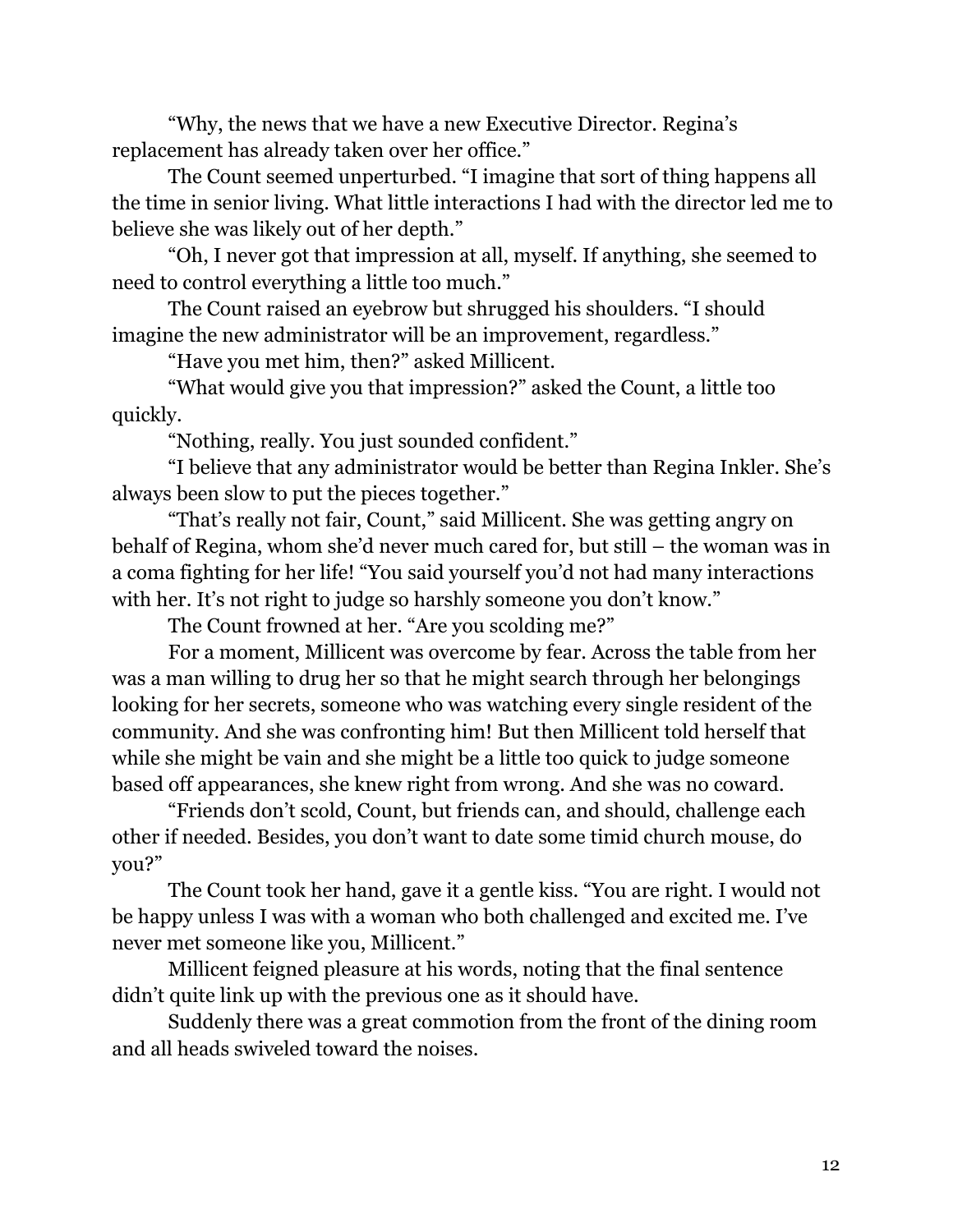"I've been a resident here for five years, who are you to tell me what I can and can't wear to the dining room?" Niles Coleman was shaking his fist at Helen, the hostess, while Tina and Jonie tried to melt into the background.

"Please, Mr. Coleman, I'm sorry, but Dr. Forthright said we have to enforce a dress code for folks dining with us in the evening. It's right here on the sign."

Sure enough, a sign had been placed on an easel by the hostess desk that read "For All Guests' Enjoyment, Dress Code Will Be Strictly Enforced."

"What kind of hoity toity nonsense is all this?" Niles screamed. "Let me in, I'm hungry! Resident Rights!" He turned back to Jonie and Tina. "I suppose you'll let *them* in. Even though she's dressed like a man!" He pointed at Tina, who was wearing slacks and a white blouse. Tina stepped forward.

"Helen, can't you make an allowance? You're really supposed to announce these things before they go into effect, you know."

"We did announce it," a voice behind her said, loud enough for the entire dining room to hear. It was the new administrator, Basil Q. Forthright. "We sent an email as well as alerted residents who were attending your little pickleball party this afternoon. I don't recall seeing any of you there, however. I suppose it was too much to assume you'd read an email."

Tina opened her mouth to reply, but Dr. Forthright raised a hand. On it was adorned a ring bearing the symbol of the caduceus, two snakes winding around a staff. Tina knew its common usage – as a symbol for medicine and doctors, but she had studied enough mythology to also know that it was the symbol for Hermes, the trickster god and protector of thieves. Her dislike of him intensified.

"No need to offer excuses or apologies. Neither one will be accepted. Ladies, if you would like to dine, you are within your rights. This gentleman, however," and here the doctor placed a hand on Niles's bony shoulder and squeezed. Niles winced. "Will need to come with me."

"I don't want to," Niles said, but with a pleading tone in his voice. But he walked in step with Dr. Forthright as he was led away.

Tina looked like she wanted to go after them, but Jonie shook her head. "We can't get involved, Tina. There's too much at stake right now."

Tina nodded. "I hate that guy," she said.

"Would you ladies like a table?" Helen asked, smiling as if nothing had happened.

"Oh, that won't be necessary, we're just looking for a friend," Jonie said. She saw Millicent at the same time as Tina. Millicent was laughing, one hand